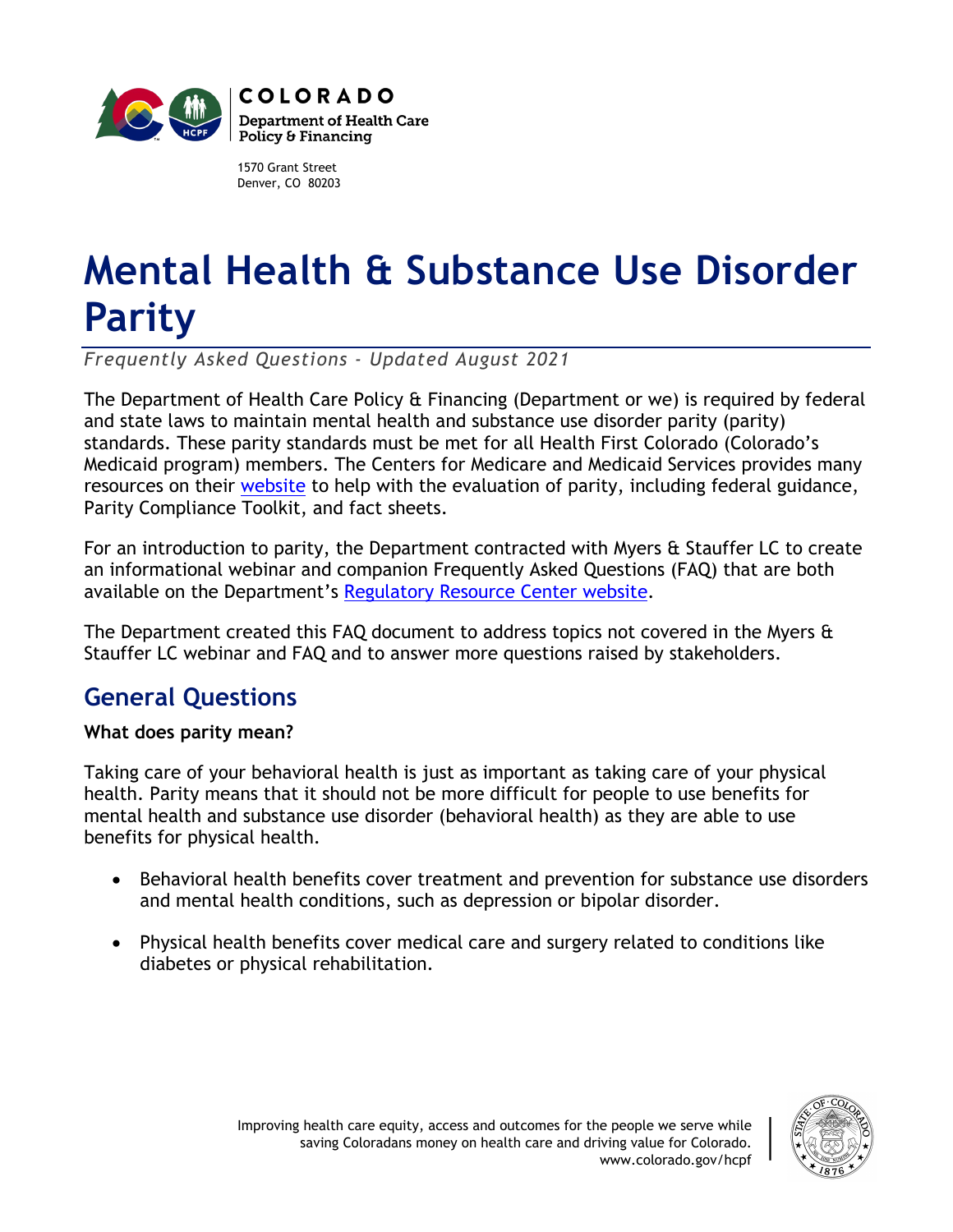### **What laws govern parity?**

It's federal and state law that behavioral health benefits are not more difficult to use than physical health benefits.

These laws govern behavioral health parity:

- The Mental Health Parity and Addiction Equity Act of 2008 (MHPAEA), as amended by the Affordable Care Act (ACA)
- The 21st Century Cures Act (Cures Act)
- Colorado Revised Statutes section 25.5-5-421

The Department makes sure behavioral health parity standards are met for all Health First Colorado members. We listen closely to feedback from stakeholders, advocates, health care providers, and the Colorado Attorney General's Office to make sure parity laws are followed. We analyze how we're doing each year and [report our findings.](https://hcpf.colorado.gov/regulatory-resource-center)

You can [give us feedback](https://hcpf.colorado.gov/form/mental-health-parity-feedback) to help ensure behavioral health parity.

### **Access to Services Questions**

### **What does parity mean for my behavioral health benefits?**

Parity requires that behavioral health benefits provided to Medicaid recipients are offered at a level that is not more restrictive than those offered for physical health benefits. However, the laws do not require all behavioral health services to be covered just like physical health care services. Some health care services are not covered, and others will require preapproval (prior authorization). [Contact your health plan](https://www.healthfirstcolorado.com/health-first-colorado-regional-organizations/) to get help finding behavioral health services available to you.

### **What if I feel like I was unfairly denied access to a service?**

You have the right to appeal if you disagree with the denial of a service. Find information about filing an appeal on the letter the Department or your health plan sent you or in the [Health First Colorado Member Handbook.](https://www.healthfirstcolorado.com/benefits-services/?tab=member-handbook)

### **What if I find it difficult to access behavioral health services?**

Talk to your [health plan](https://www.healthfirstcolorado.com/health-first-colorado-regional-organizations/) to discuss any questions you have about covered behavioral health services or issues you may be facing. Then if you are still having difficulties, you can file a complaint with the Behavioral Health Ombudsman Office of Colorado if you believe behavioral health benefits are harder to access than physical health benefits.

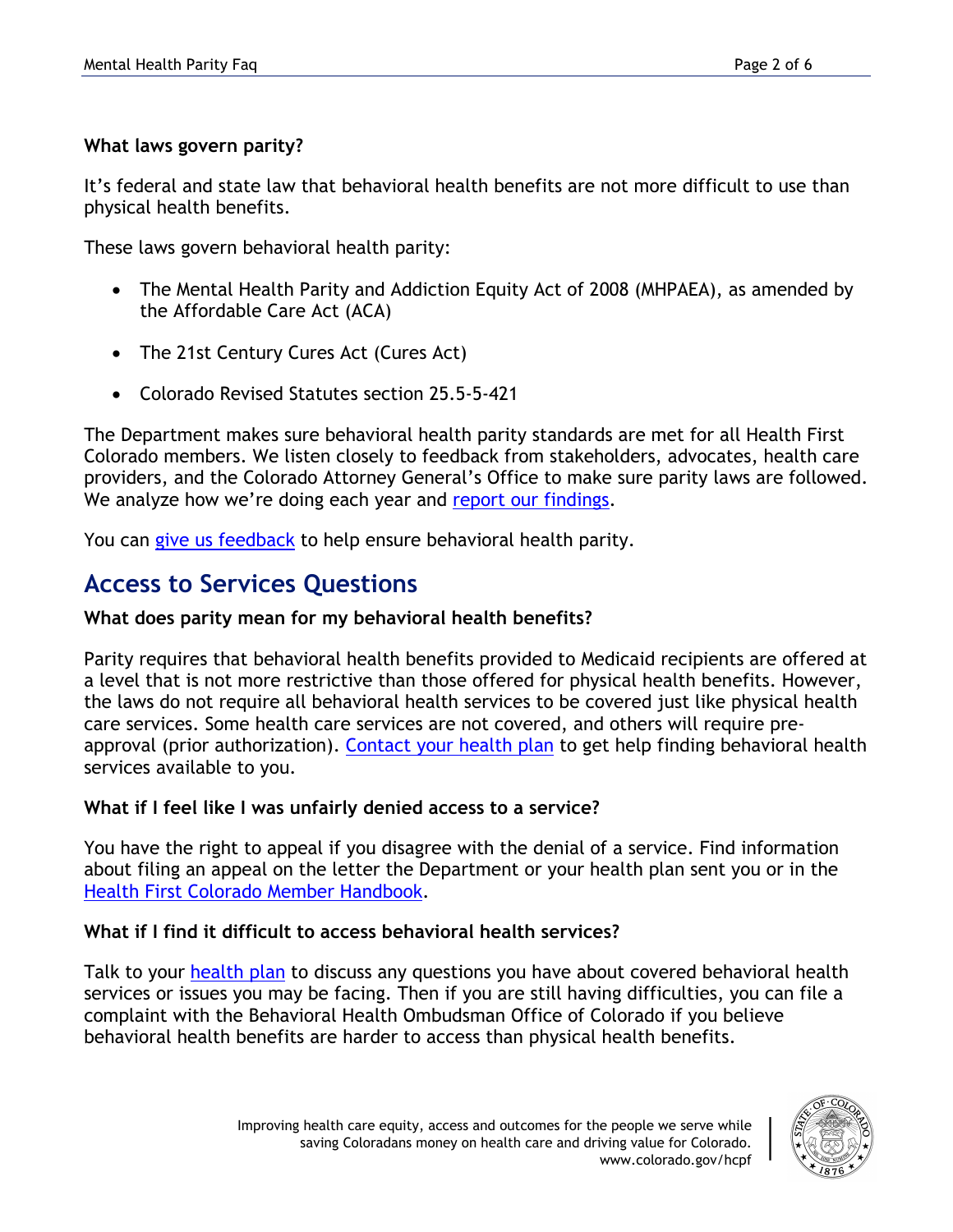Behavioral Health Ombudsman Office of Colorado Call: 303-866-2789 (State Relay 711) Email: ombuds@bhoco.org Online: bhoco.org

### **Parity Oversight Questions**

**Who at the Department evaluates changes made by the Regional Accountable Entities (RAEs) to their behavioral health policies and procedures? What is the process for making sure those changes are compliant with parity requirements? How are those evaluations documented and what steps does the Department take to ensure transparency?**

Many Department staff are involved in the process to evaluate changes made by the RAEs throughout the year, based upon subject matter expertise and responsibilities. The Department uses the following approach to evaluate parity.

- 1. The Department requests detailed explanation of a RAEs policies and procedures upon notification of any changes.
- 2. Department staff compare the new policy and/or processes with those for physical health services in the same service category (e.g. outpatient services).
- 3. If similar policies and/or processes exist within the same classification of services for physical health, then the policy is determined to be compliant with parity.
- 4. If no similar policies and/or processes exist within the same classification of services for physical health, the Department requires the RAE to revise its policies and processes to ensure parity compliance.

The Department's annual Mental Health Parity Report documents the parity compliance analysis of the Medicaid benefit by following a similar process. However, it also includes a review of all policies and processes regarding the Non-Quantitative Treatment Limitations (NQTLs). The Department sends a data request to the RAEs, Managed Care Organizations (MCOs), and the Department's Utilization Management (UM) staff to collect policy and procedural detail. An analysis is then performed on the data, comparing the behavioral health and physical health NQTLs by service category (inpatient, outpatient, emergency care, and pharmacy) to determine the parity compliance of the policies.

The Department submits the Mental Health Parity Report each year to the Colorado State legislature and the Centers for Medicare and Medicaid Services and posts the report publicly on the Department's [Regulatory Resource Center website.](https://hcpf.colorado.gov/regulatory-resource-center)

**Why am I unable to find some Non-Quantitative Treatment Limitations (NQTLs) such as provider reimbursement, provider contracting time, and prior authorization in the annual Mental Health Parity Report?** 

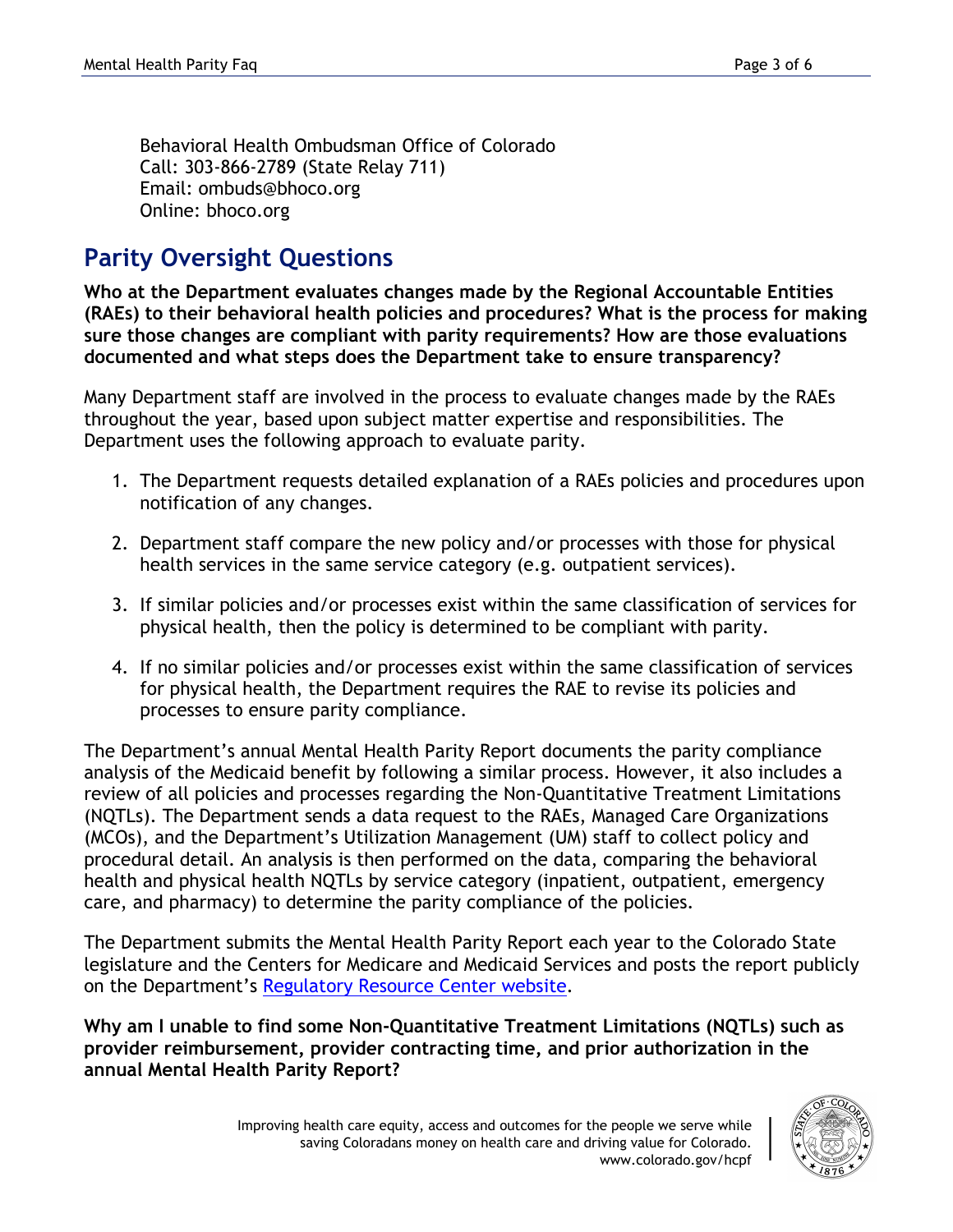The annual Mental Health Parity Report, which is available on the Department's Regulatory [Resource Center website,](https://hcpf.colorado.gov/regulatory-resource-center) includes a list of evaluated NQTLs in the Methodology section of the report. Also, each NQTL has its own Appendix at the end of the report that provides additional detail about the parity compliance analysis applied to it. For example:

- Provider reimbursement is covered under Appendix L Establishing Charges/Reimbursement Rates.
- Prior authorization is covered under Appendix A Prior Authorization.
- Provider contracting time is covered under Appendix K Network Provider Admission.

You are welcome to contact the Department with questions you have by sending an email to [hcpf\\_parity@state.co.us.](mailto:hcpf_parity@state.co.us)

### **Will Department staff involved in parity assessments engage with stakeholders directly, so questions can be posed and answered about the state's process?**

The annual Mental Health Parity Report, which is available on the Department's Regulatory [Resource Center website,](https://hcpf.colorado.gov/regulatory-resource-center) includes a full description of the parity assessment process in the Methodology section. Stakeholders are welcome to submit questions to the Department by sending an email to [hcpf\\_parity@state.co.us.](mailto:hcpf_parity@state.co.us)

**How is information provided by stakeholders used by the Department in its parity assessment? Will information provided in meetings and via comment portals be used to expand the list of NQTLs considered or is the list of NQTLs fixed? And, will information provided in meetings and via comment portals be used to assess how NQTLs are applied in operation?** 

The Department uses stakeholder input to inform the comparative analysis by either affirming previously identified NQTLs or highlighting other areas that may require analysis. Input is also used to identify if situations exist where a written policy is not followed in operation. The Department also uses the input for process improvement. We already identified many opportunities to improve the analysis and communication used in the report. In addition, the Mental Health Parity Report now includes an external quality review analysis of the RAEs and MCOs' utilization management policies and procedures in operation.

**Will the Department use denial rates for prior and concurrent authorization to assess how those NQTLs are applied "in operation"? If not, why not, particularly when the state's Division of Insurance has seen the benefit of gathering that information?**

Denial rates are not currently used to evaluate prior authorization or concurrent review in operation, but the Department is continually looking at opportunities for improving the

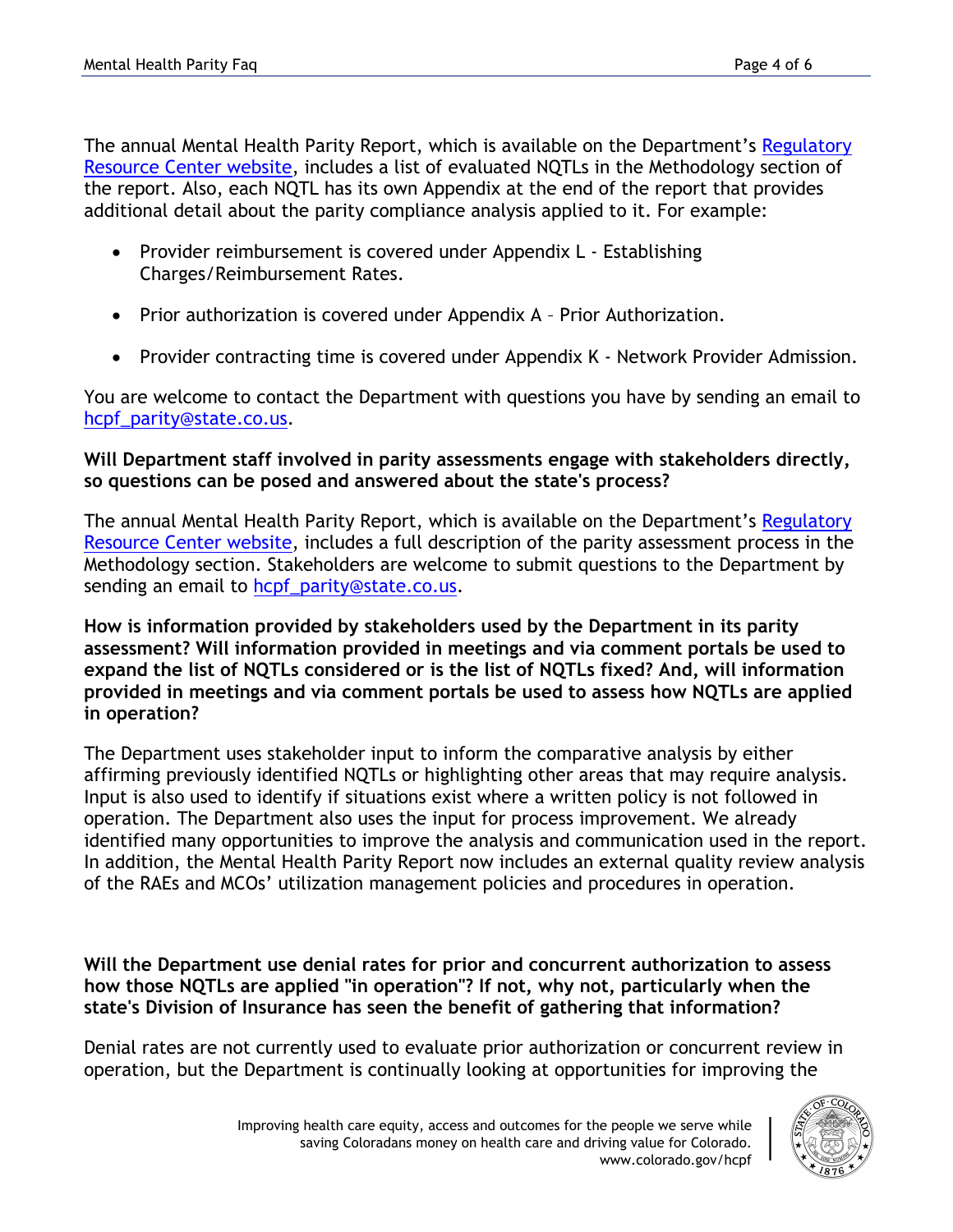compliance analysis. As noted above, the Mental Health Parity Report now includes an external quality review analysis of the RAEs' and MCOs' utilization management policies and procedures in operation. The analysis reviews adverse benefit determination records to determine whether each RAE and MCO has implemented and followed its own written policies, procedures, and organizational processes aligned with UM regulations.

#### **How does the Department assess whether Medicaid members are made aware that they are entitled to get medical necessity criteria upon request, and that members receive the information upon request?**

This information is required to be included in the RAEs' and Department's member handbooks, and in Notices of Adverse Benefit Determination. The Department has verified the member handbooks and templates used for notices contain the required information. In addition, the annual external quality review analysis process includes reviewing a sample of adverse benefit determination letters sent by the RAEs and MCOs to make sure they contain the required information.

### **What data reporting is required of the RAEs by the Department for parity purposes? Is there a uniform data set that all RAEs must comply with? If there is not a uniform data set, how does the Department gather information?**

The Department sends the same data request to the RAEs, MCOs, and the Department's UM staff to collect policy and procedural detail for areas key to the comparative analysis. This data request helps the Department identify and verify the policies and procedures impacting NQTLs.

#### **Can data requirements and any required forms be made public and posted? How frequently must RAEs report that data?**

The data request is submitted by the RAEs, MCOs, and Department's Utilization Management staff each year as part of the Mental Health Parity Report process. The data request is a basic spreadsheet that helps collect relevant policy information in a uniform format. The information in the data request is used to update the tables in the Mental Health Parity Report's Appendixes, which can be read on the Department's [Regulatory Resource Center](https://hcpf.colorado.gov/regulatory-resource-center) website.

**In addition to data requirements and forms, what guidance does the Department provide to the RAEs regarding parity? Like information provided to counties via the Operational Memo series, can that information be publicly posted?**

The Department follows federal and state regulations and refers the health plans to those resources to promote parity compliance.